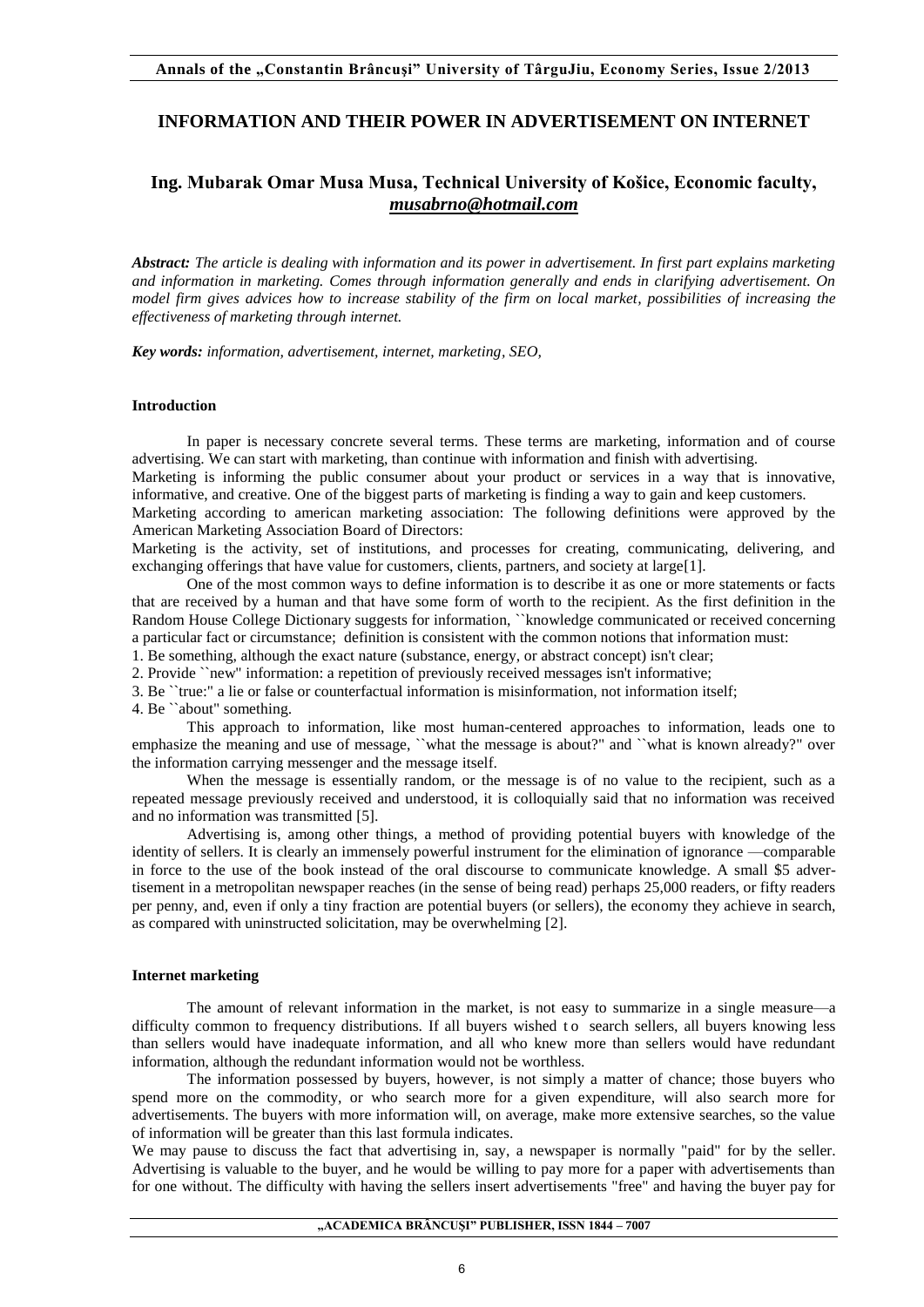them directly is that it would be difficult to ration space on this basis: the seller would have an incentive to supply an amount of information (or information of a type) the buyer did not wish, and, since numerous advertisements are supplied jointly, the buyer could not register clearly his preferences regarding advertising. (Catalogues, however, are often sold to buyers.) Charging the seller for the advertisements creates an incentive for him to supply to the buyer only the information which is desired [2].

Meantime is very important to know, where to find relevant information as for buyers just for sellers. It indicates, that online marketing, or online advertisement, as is defined on business dictionary, see below, offers huge space for marketing.

Marketing efforts done solely over the Internet. This type of marketing uses various online advertisements to drive traffic to an advertiser's website. Banner advertisements, pay per click (PPC), and targeted email lists are often methods used in Internet marketing to bring the most value to the advertiser. Internet marketing is a growing business mainly because more and more people use the internet every day. Popular search engines such as Google and Yahoo have been able to capitalize on this new wave of advertising [3] .

## **Online advertising**

Major benefit of online advertising is the immediate publishing of information and content that is not limited by geography or time. To that end, the emerging area of interactive advertising presents fresh challenges for advertisers who have hitherto adopted an interruptive strategy.

Another benefit is the efficiency of the advertiser's investment. Online advertising allows for the customization of advertisements, including content and posted websites. For example, Ad Words, Yahoo! Search Marketing and Google Ad Sense enable ads to be shown on relevant web pages or alongside search results. [4] As can be seen on research done in several countries in Europe, from which we have chosen for example results in Finland and Denmark, the only advertising which increased was online advertising.

FINLAND 2012 - ONLINE ADVERTISING WAS THE ONLY ONE THAT INCREASED

Online advertising grew 10 % in total and the ad spend was 240,4 million euros in 2012. The share of digital ad spending is now 17,8 % of total 1,393 billion euros ad spendings in Finland. It is the only media category that grew in 2012.

The newest ad formats like mobile and social media advertising gave extra kick to the growth of online ad spend. In stream video advertising is also driving online to the top. The importance of search is shown as 25 % growth. "I believe that the share of online advertising is rising to the 30 % in the next few years. The role of Online advertising as a brand and sales developer is growing also. The ecosystem of online advertising is getting more complicated and the role of analytics and technology is getting more important", Jarkko Kyttänen the chairman of IAB Finland board tells [5].

Share of Online ad formats in 2012:

- The share of Display is 96,7 M€ which is 40 % of total , and the year-on-year growth is 14,8 %.
- The share of Classified is 36,8 M€ which is 15 % of total, and the year-on-year change is -2,4 %.
- The share of Search is 82 M€ which is 34 % of total, and the year-on-year growth is 24,6 %.
- The share of Directories is 24.9 ME which is 10 % of total, and the year-on-year change is -19.4 %.
- The share of Facebook advertising is  $9.4 \text{ M} \text{E}$  which is  $9.7 \%$  of Display advertising, and the year-onyear growth is 104%.
- The share of In Stream Video advertising is 8,7 M€ which is 11 % of Display advertising, and the yearon-year growth is 20 %.
- The share of Mobile advertising is about 1 M€ which is 1.4 % of Display advertising. [5]

In the table 1 are results based on advertising revenues as reported by IAB Denmark members to Deloitte. All figures are net figures not including agency commission. For non-participating companies conservative estimates have been applied. [6]

## **Table 1: Online advertising revenues in Denmark (million Euro)**

Source: [6]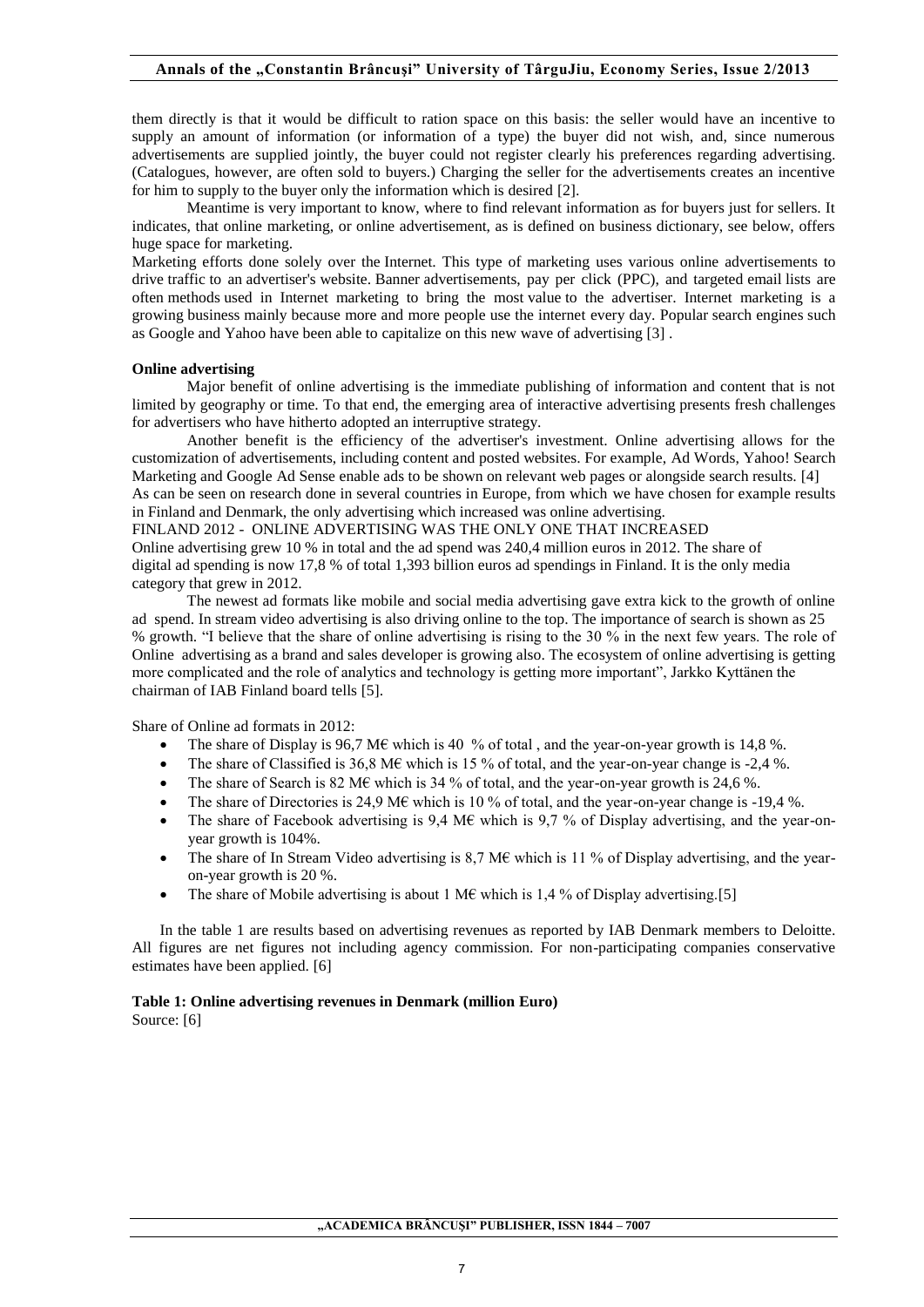| Annals of the "Constantin Brâncuşi" University of TârguJiu, Economy Series, Issue 2/2013 |  |  |  |
|------------------------------------------------------------------------------------------|--|--|--|
|                                                                                          |  |  |  |

|                             | yr 2008 | yr 2009 | yr 2010 | yr 2011 yr 2012 |     | <b>Change</b> |
|-----------------------------|---------|---------|---------|-----------------|-----|---------------|
| <b>Display</b>              | 123     | 135     | 156     | 178             | 194 | 9%            |
| Search                      | 106     | 143     | 172     | 216             | 241 | 11%           |
| Classifieds                 | 166     | 125     | 129     | 130             | 136 | 5%            |
| <b>Permission Marketing</b> | 18      | 17      | 25      | 30              | 36  | 19%           |
| <b>Miscelaneous</b>         |         | 3       | 5       | 2               | 2   | 36%           |
| <b>Total revenues</b>       | 414     | 422     | 486     | 556             | 609 | 10%           |

## **Proposal for website advertisement in three simple steps**

From information mentioned above, we can propose very simple model for firm website advertising. It is based on small research done in the year 2012 on model firm making business in central Europe. Prices are average for that region. By application of such simple model can be increased amount of costumers and their gaining of information. The model is written below in three steps.

#### **1. Improving the traffic of the website through Google adwords**

Google Adwords is an advertising program that allows large and small businesses to advertise products and services on Google and in the network of partner sites. It is necessary to create ads in the program and enter your keywords. These are the terms related to the commercial activity of the company. Ads appear on Google and partner sites. If users will find some of our keywords, you may see our advertisements next to search results. Thus it is possible to view our advertising target an audience that is interested in what the company has to offer. When you click on an ad, users can visit a Web page where they can get information about the company. Adwords ads appear on Google search results page in the right and over the results. Search results in the main section are completely separate from your adwords ads. The Program does not affect adwords search results. Adwords ads can be displayed on the relevant pages of the display network. The Google display network is It is an extensive network of all sorts of websites that are partners with Google. In the ad network is a potential customer shows an advertisement when browsing the Web when their content is related to our product or service. The use of ad networks along with the search engine allows you to reach your customers, no matter what you are looking for on the Internet.

Keywords are the words, which are in the search box to Google users. The key word is mostly composed of several words. In adwords, keywords to determine our advertising to appear. To display only users that are searching for your product or service. CPC (cost per click) is the amount you pay each time someone clicks on our ads and visit our website. It is the basic model of the adwords program, which has the advantage of the price that we pay only for actual visits to the site. The costs of advertising campaigns can be managed, and this in two ways. The first way is to manually set the prices. Here you can choose the cost per click on our ads and the daily limit. Select a price 10 cents/per click will allow users to access the site through advertising in the daily one limit of 10  $\epsilon$ . In determining the daily limit of 10  $\epsilon$  monthly payment will be around 300  $\epsilon$  for the ad campaign. The second way is to automatically adjust the price.

In this case, the room is managed by the adwords system, which sets a price for a click on your ad, so that we get the most clicks within your budget on advertising. This means, if there is a high demand for the offered goods, so reducing the cost per click. If there is low demand, the adwords system will increase the cost per click on an ad, the ad will be placed in the higher position on the search page.

## **2. Improving website traffic through SEO optimization**

The acronym SEO is composed of English words Search Engine Optimization. A translation of the English phrase in English is search engine optimization. It is a fairly difficult and gradual process than adapted, supplemented and, consequently, promote the web page for the purpose of achieving the highest positions in the unpaid search results.

SEO optimization is possible in two ways: the first way is passing a two-day seminar, which is designed for business owners, managers and administrators of the site. The seminar participants will receive information on how to build an effective website and get ahead of the competition. Price ranges from 100 to workshops session 200 euros. this method is preferable. The downside is that the worker must spend a few days off of work and businesses after returning to time implementation of SEO optimization. The second way is to confer in the hands